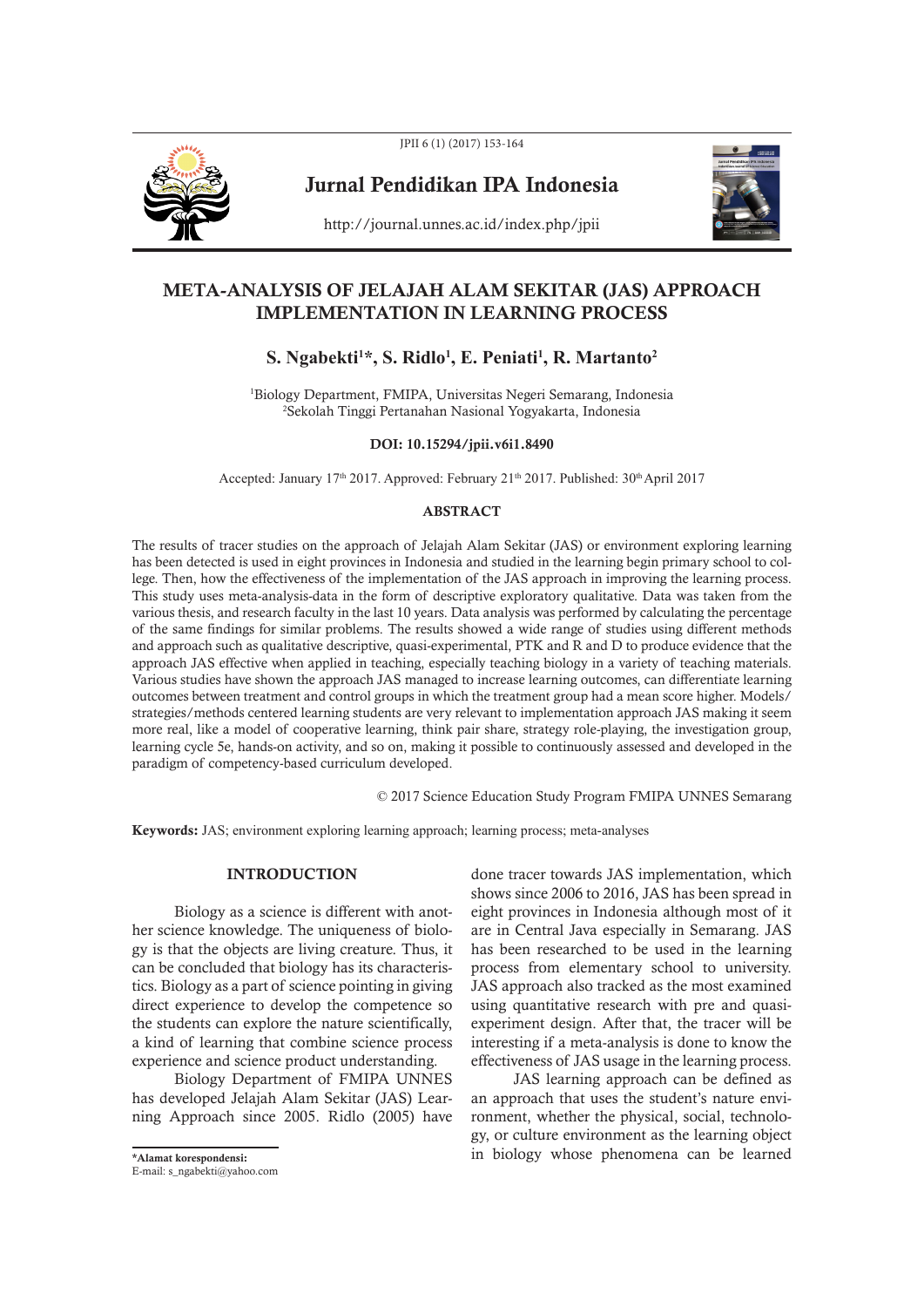through scientific work (Marianti & Kartijono 2005). Learning by using JAS approach can use the environment to outdoor learning, and the effects of environment care behavior have been conducted by Amini (2015). The result of the research shows that classical completeness is getting better and the nature care behavior is in an excellent category.

The result of tracer study either documentary or online by Ridlo et al., (2016), JAS approach has been implemented in a few lessons in Indonesia. A brief description of the result of JAS implementation research from 2005 to 2016 will be explained below.

The research of JAS approach implementation in many subjects has been done. Riyanto, et al. (2005) have implementing JAS approach in Micro Teaching subject. The result shows that the increase of the variation of approaches, strategies, and learning methods that being chosen by the students in conducting Learning Plan. Micro Teaching practice also held in outdoor instead of indoor only by using the environment as the learning source.

JAS approach implementation combined with role playing method in ecosystem subject in Pondok Pesantren Modern Selamat Kendal (Ngabekti et.al., 2015). This research began with the problem of most students being sleepy in almost every subject. The activities in the Islamic boarding school that began from 04.00-21.00 is the main cause of this problem. With JAS approach implementation that combined with role playing method, there is no more sleepy student in class. The usage of the boarding school's environment as the learning source in JAS approach also increase the activity and learning result of the students.

JAS approach implementation in a Biostatic subject has been done by Budiyanto & Ngabekti (2007). The result of the research shows the increase of motivation and learning result. Around 78% of the students get their score in B, AB, and A category while the rest are C and BC. According to the researches above, it can be stated that JAS approach with its six characteristics affecting the activity, motivation, and the result positively.

Sugiyo, et al.,(2008). Team Game Tournament (TGT) learning model by using Jelajah Alam Sekitar (JAS) approach accompanied with Portfolio scoring in Koloid System main discussion can increase the study result of the eleventh-grade students in their second semester in MA Al-Asror Semarang with the percentage of completeness of 97,37%. The average score

for the students psychomotor is taken from the demonstration score that has been done by the students, which is 71.58; while the average score of student's discussion is 76.20. The activity of the students increased because of the treatment (demonstration, discussion, and tournament). The percentage of the activity of the students in the first cycle is 70.13%, in the second cycle is 72.70% and in the third cycle is 75.20%. These means the students are getting more active and happy to learn chemistry.

Auliaty, (2015), in the research that uses a grass field as the learning source in living creature component and environment subject by implementing Group Investigation learning model and Jelajah Alam Sekitar (JAS) approach in SDN Pulogebang 08 Pagi, can increase the student's study completeness. Sari, et al. (2012) stated that the usage of education tour garden of UNNES as the learning source in living creature classification subject by implementing JAS approach could optimize the activity and the study result of the students of SMP Teuku Umar.

Widana (2014) reported that the implementation of JAS approach to the seventh-grade students in SMP Banyuglugur could increase the classical completeness from 78.78% to 100%. Fadllia (2012) get the result that study journal making in JAS approach affected the student's study result in Ecosystem material in SMA Negeri 1 Kaliwungu, whether in cognitive, affective, or psychomotor. The result of the analysis of t-test statistic achieved the sig score =  $0.005 < 0.05$ . It means there is a difference in the cognitive score between the experiment and control class.

Wahyuni (2012) came to a conclusion that learning implementation in digestive system material with JAS approach affected positively towards mastering the science process skill of the students in SMAN 12 Semarang. The result of biserial correlation test analysis shows the coefficient of biserial correlation  $r$ , as many as  $0.31$ and the determination coefficient as many as 10%. Significance test result of  $r<sub>b</sub>$  calculated by t-test, resulting in t count  $>$  t table which is 4.68  $>$ 1.993. The percentage of the study result in experiment class > study result of control class (100% > 57%). 97% of the students give very good responses and good toward the implementation of JAS approach in learning digestive system material towards mastering science process skill. The teacher gives a positive response towards the learning process.

The result of Student's Work Sheet with a Picture by (2012) shows that the study result of the students using Student's Work Sheet with a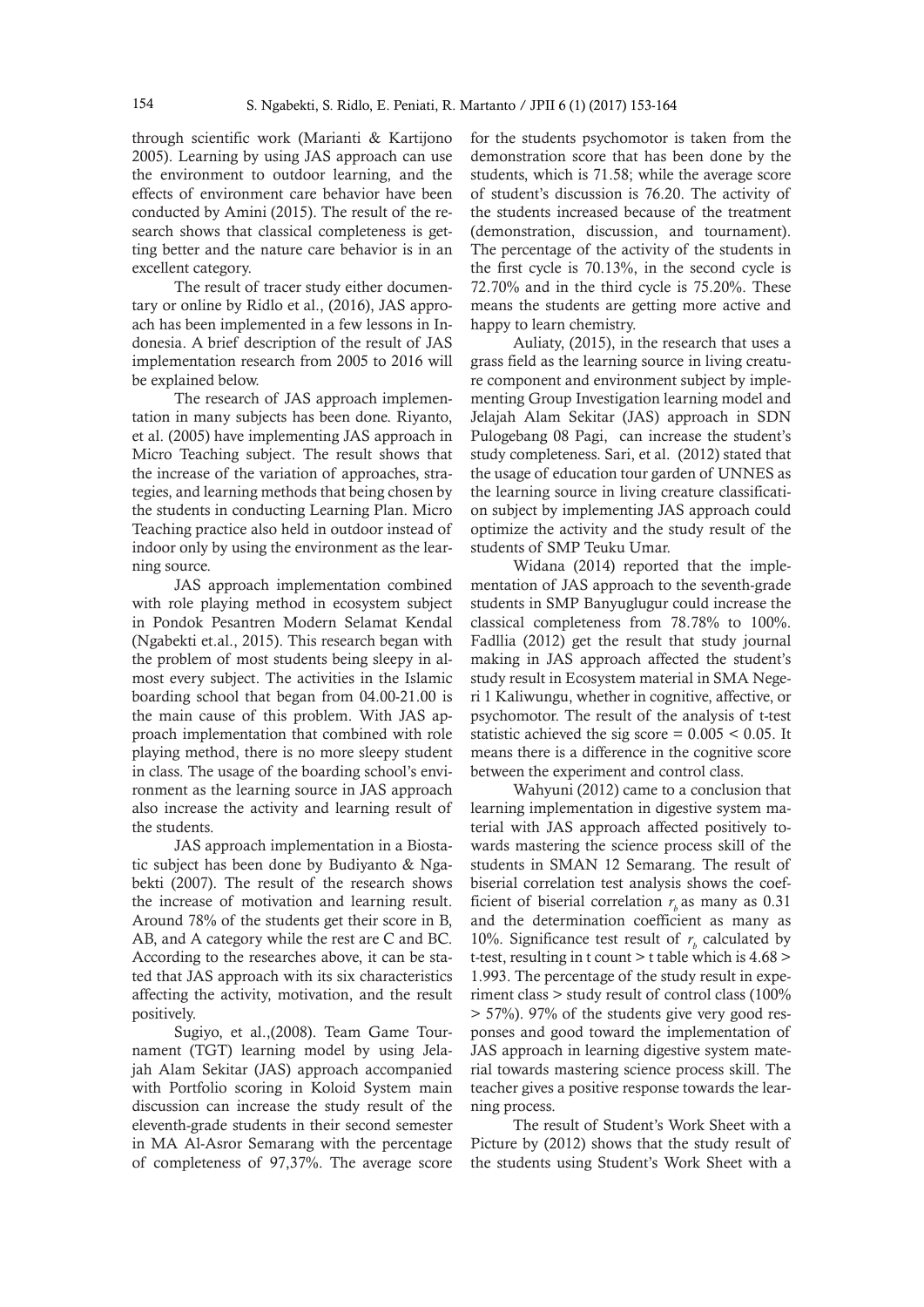picture with JAS approach is better than the students who used Student's Work Sheet with no picture without using JAS approach. Based on the recapitulation result of the activity of the students, it shows that the activity of the students in experiment class included in the very high category while the control class included in the middle category. Student's Work Sheet with a picture with JAS approach is suitable if implemented in environment organizing material.

The implementation of JAS approach in biotechnology material through the observation of soy sauce fermentation process in SMP Negeri 1 Blora has been done by Ristanti (2012). The result can optimize the activity and study result of the students. The average of student's activity along the learning process reached 92%. The classical completeness of the study result is 96%. From the observation of the soy sauce fermentation process, the students got the study experience so it can optimize the student's activity and study result.

JAS approach which accompanied by Problem Based Learning with The Environment as The Learning Source (Pramitasari, 2012) shows the study result of the students in experiment class is better than the control class. The analysis of student's activity observation result sheet shows the classical average score of experiment class is higher than control class.

The Effectiveness of Quantum Teaching Method Implementation in Conservation and Character Based JAS Approach also had been made by Sari (2012) in SMP N 1 Bae Kudus. The result of the student's activity analysis in experiment class is a higher classical average than the control class. The result of the character of the student's analysis which measured by behavior scale (Likert scale) is good. The result of the research can be concluded that the learning with Quantum Teaching Method in Conservation and Character Based JAS approach is effectively implemented towards the activity and study result and character building of the students.

The research of Indriasih (2013) resulted process skill in learning has a quite big impact towards the study result. Process skill towards the students in Science subject with JAS approach has a linear relation towards the student's study result. The amount of process skill in students in learning determination coefficient is 0.616. This result means the process skill affecting the study result as many as 61.6%; there are still outside effect as many as 38.4%. While Marianti et al. (2013) stated JAS approach with project-based learning can increase the student's score as many

as 70% in Animal Physiology subject to A, AB, and B without any D or E score.

Ridlo & Alimah, (2013) stated that biology learning with student centering approach that specialized in JAS activity could be done using active and cooperative student learning system strategy. Those strategies are contextual learning, participative learning, and inquiry learning. Meanwhile, in the same year, Winarni (2015) stated that the study result of environment care behavior, process skill, and concept understanding aspect in the group of students that follow the science learning with JAS approach are better than the student group with expository learning. Sari et al. (2013) who combine Quantum Teaching learning with conservation and character based JAS approach is effective to be implemented to optimize the activity and study result of the students. Besides, it also is an effective way to build the student's character in the learning process.

Alimah et al. (2014), stated that Meksint Korefsi Model with JAS approach in Animal Body Structure Learning is developed into three phases which are planning, design and developing and three times of evaluation which are alpha test, beta test, and field test, deserve to be used as an alternative model choice in Animal Body Structure learning. Alimah (2014) Experiential Jelajah Alam Sekitar (EJAS) Model can use the designing learning process to increase the student's critical thinking ability strategy. The implementation of EJAS in designing the learning activity in class whether indoor or outdoor can increase the ability of student's critical, rational thinking in learning biology.

Erwan & Achyani (2014) who researched the JAS approach learning implementation with experiment method can increase the understanding of tenth-grade students in SMA Muhammadiyah 2 Metro in 2011/2012. Meanwhile, Yuanita, et al. (2014) stated that the implementation of Group Investigation method with Jas approach could optimize the activity and study result of the students in learning Life Continuance of Living Creature material in SMP Negeri 2 Brangsong. The contribution of JAS approach towards the students according to Hidayah (2014) is 41.3%.

Module development for digestive system material by Safarini (2014) shows that the scoring of module developing result pass the evaluation by the material expert, media expert, and JAS expert. Based on the trial of module usage shows that the study result of test class is higher than control class the test class is 90%, while the control class is 70%. The activity of the students shows that ≥80% of the students have the active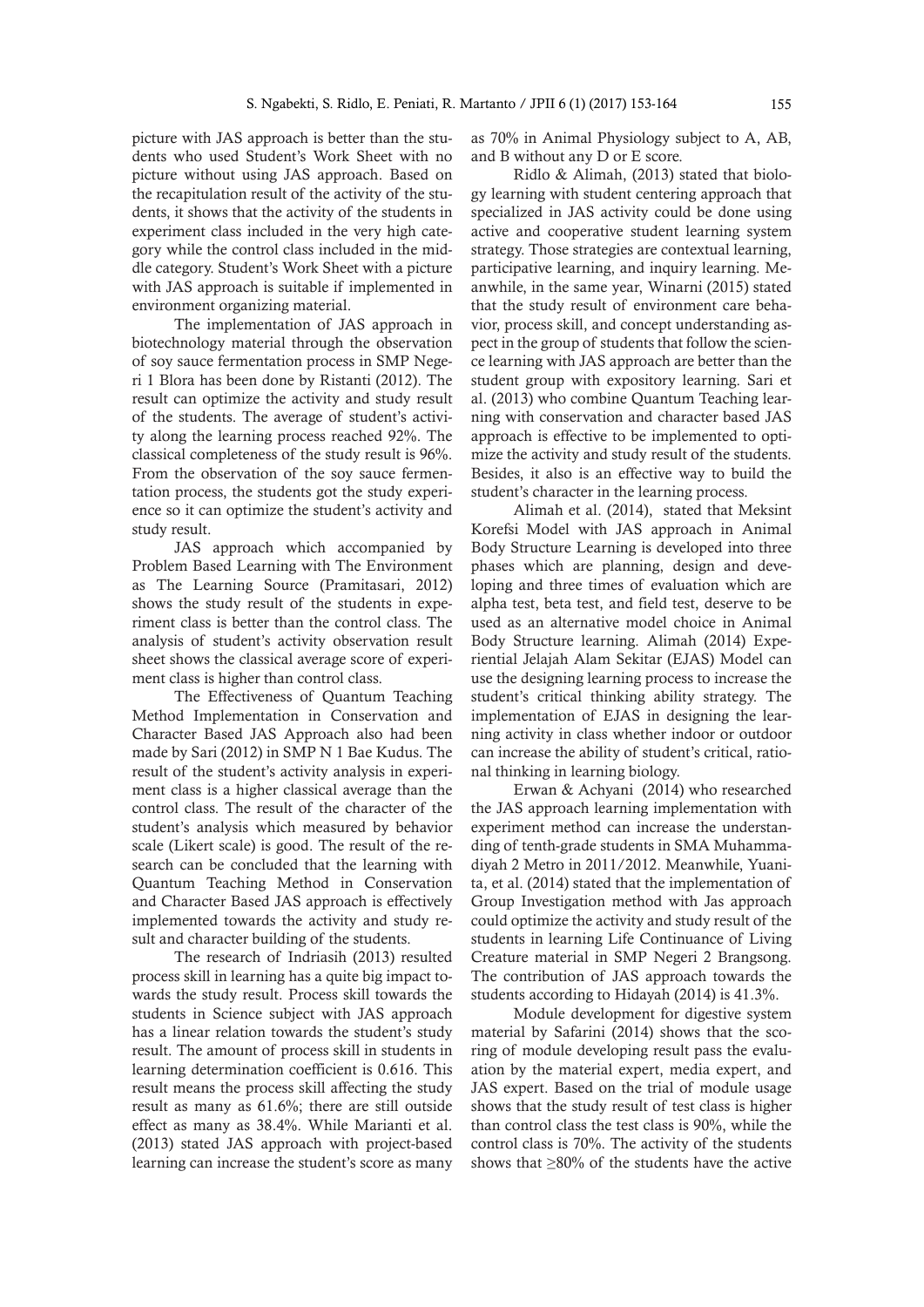activity and very active level. The response of the students and the teacher towards the module are very good.

Fatimah (2015) has done the research on the class action to increase the critical thinking ability and creativity of the students in seventh grade through PBL implementation with JAS approach. The result shows that in the first cycle the learning with direct exploration caused the increase of the critical thinking ability by 74.35%. In the second cycle with indirect exploration, the creativity increased by 66.96%. This research concluded the PBL implementation with JAS approach is effective to fix the critical thinking ability and creativity of the students.

The result of a research by Pratama (2014) about the implementation JAS approach concluded: (1) development of JAS approach based module which integrated with Java culture in Earth and Moon Movement using 4D model which are definition, designing, development, and spreading, (2) the achievement of student's study result increased significantly in "Middle" category, (3) there are differences in the student's study result, before, and after the module being implemented, (4) the result of the teachers and students responses towards the learning module that being developed have a "Good" category. Meanwhile Palisoa & Wali (2010), tt. stated that JAS approach implementation resulting as many as 32 students (94,11%) had achieved their Minimum Passing Criteria.

Danis, et al. (2015), the result of their research conclude that the implementation of JAS approach resulting: 1) The average of absorption power in experiment class is 80% with good category while in control class is 74% with the good category. Based on the absorption power of the students it can be said the effectiveness of the learning in experiment class and control class are effective. 2) The study completeness of the students classically in experiment class is 84% while in control class is 62.5% stated incompletely. Classical completeness of process skill indicator in experiment class is 100% while the control class is 75%. Classical completeness of process skill indicator in experiment class is stated as complete while the control class is stated as incomplete.

The research of Ngabekti, et al. (2015) has implemented JAS approach in Animal Ecology subject. The result of the research concludes that by implementing JAS approach, the activity of exploration/discussion and the study result of the students in Animal Ecology subject are increased. The implementation of alternative assessment in JAS strategy in reproduction system material learning in senior high school which has been done by Widyastuti (2015) shows that the study result of the students in three scoring field have already fulfilled the criteria with  $\geq 75\%$  are above the determined Minimum Passing Criteria. Some students that pass the Minimum Passing Criteria in the cognitive field are 71 students, in the affective field are 68 students with good behavior while in the psychomotor field are 65 students.

Auliaty (2015) form her research conclude the study result of the students using JAS approach in ecosystem material learning in tenth grade giving a better study result in experiment class than the control class. Based on the result of recapitulation of the student's activity, it shows that the activity of the students in experiment class included in the very high category while the control class included in the middle category.

The result of the research conducted by Savitri & Sudarmin (2016) stated that the students in Integrated Science Department who attended Conservation and Local Wisdom in 2014/2015 could lead to a product from learning model with integrated JAS approach as an effort of accelerated visualization of the UNNES's vision and mission as a conservative university. Besides, the team of the lecturers in Conservation and Local Wisdom subject also capable of resulting an innovative conservation soft skill learning device with a valid JAS approach integrated with Conservation and Local Wisdom subject in Science Department in the form of learning device. The implementation of learning model with JAS approach integrated with Conservation and Local Wisdom subject in Science Department is effective in building the student's soft skill conservation behavior and action.

The result of the research of JAS approach implementation by Ardini, et al. (2016) stated, the average absorption power in experiment class is 78.4% with good category while in control class is 74.79% with the good category. Based on the absorption power of the students, it can be said that the learning in experiment and control class are effective. The study completeness of the students classically in experiment class is 88% stated as complete and in control class is 87.5% stated as complete. The completeness of competence achievement indicator in experiment class is 75%, and in control, class is 75%. Overall, the completeness of competence achievement indicator both in experiment and control class are stated as complete.

Implementation of JAS approach by Using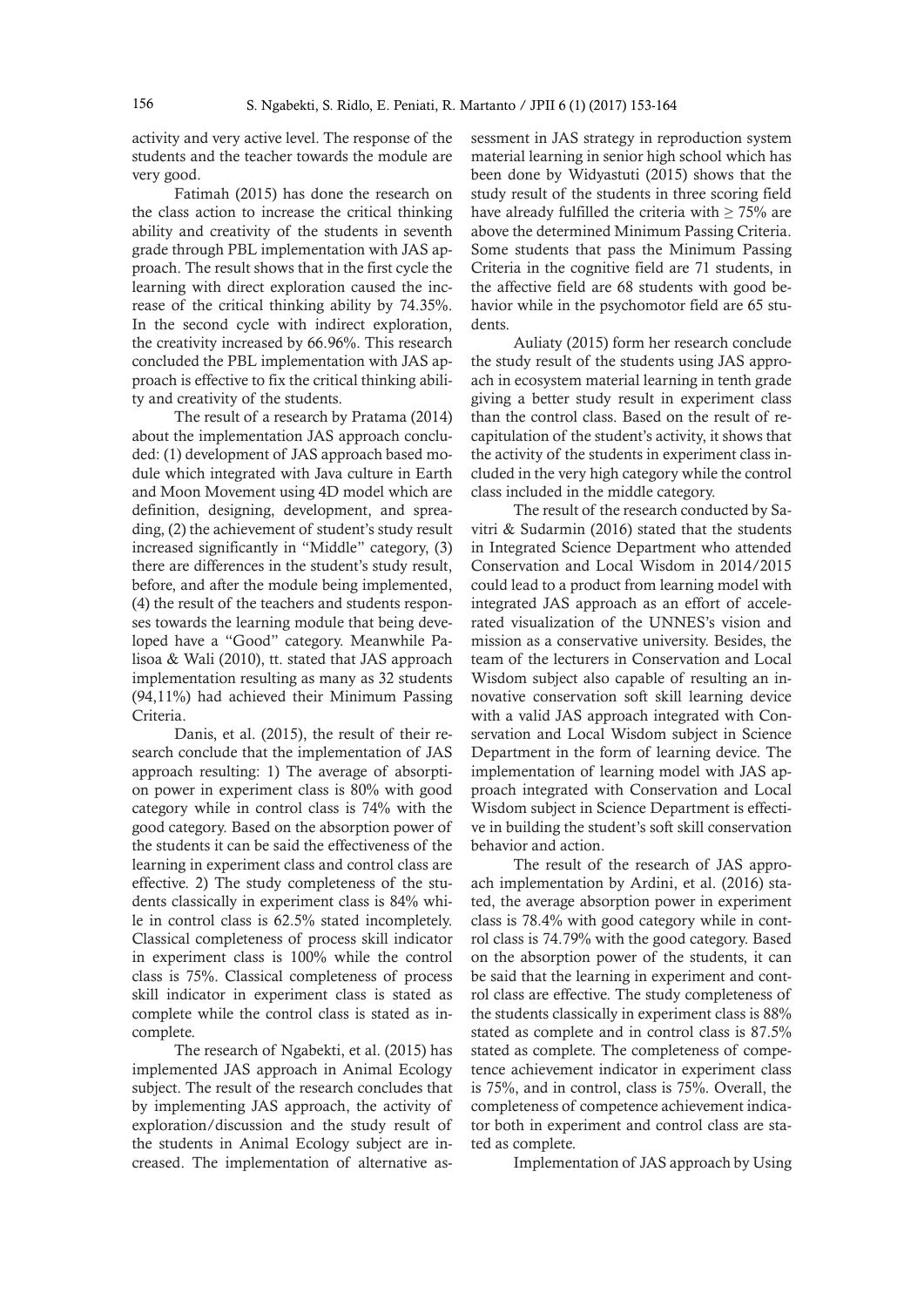Biology Laboratory and UNNES's Educational Tour Garden as The Study Source of Biological Diversity Material had been done by Alvitasari (2016). Based on the psychomotor and affective aspect data analysis, experiment class gets a better result than the control class, which is 100% of the students included in A category. In the affective aspect in experiment class, 85.7% of the students are included in the very good category, and the rest are included in the good category. 98.9% of the learning process is well done. 98.3% of the responses of the students agrees with the JAS approach, while the teachers also give positive responses towards the learning process.

Based on the researches above, it is important to do a meta-analysis. Meta-analysis can be simply meant as the analysis of analysis (Merriyana, 2006). Meta-analysis is a study of some researches with a common problem and a way to make a summary of the result of a research quantitatively. Meta-analysis is used to organize and dig the information as many as possible from the given data. One of the requirements that are needed in doing meta-analysis is a study towards the results of a kind of researches. The result of the primer study analysis is used as a base to accept or support the hypothesis, reject/abort the hypothesis submitted by some researchers. Metaanalysis is used to look for the significance of treatment towards the students. For example, the effects of learning model toward student's study result and motivation. The meta-analysis also can be used for research designed not with an experiment design, like descriptive research.

### **METHODS**

Problems or topics that will be researched have been determined to be known whether JAS approach implementation affected effectively towards student's study result. For that, the period of the research results that being used as the data source are the last 10 years from 2006 to 2016. The data gathering technique, including survey, documentation, and questionnaire. The survey was done in High School Library online. The report of the research that related to the research problems are in the form of essay, thesis, dissertation, or another report that can be collected from the library of UNNES, UPGRIS, and the internet. As many as 106 research titles have been analyzed for the suitability towards the problem that being researched. The research focused on the research methodology (type, place and time, method), and the result. The approach that been used is qualitative research in the form of descriptive explorative with critical analysis. The utilization of questionnaire through postal items and electronic were sent to the addresses of the working/domiciled alumni. All data that have been gathered through the survey, questionnaire or documentation are analyzed by using descriptive analysis technique. To know the conclusion of the qualitative research, the percentage calculation of the same findings was done for the same problem.

## RESULT AND DISCUSSION

## The result of Meta-analysis of JAS approach implementation

Below are the results of meta-analysis toward JAS approach implementation. The effective construct is coded into 6 indicators. The result of the meta-analysis towards the result of earlier research analysis is shown in Table 1.

Table 1. The result of Meta-analysis towards Effectiveness Construct of JAS Approach Implementation

| Result of Imple-<br>mentation                           | Code | Num-<br>her | Percent-<br>age<br>$(n=103)$ |
|---------------------------------------------------------|------|-------------|------------------------------|
| <b>Optimizing Activity</b>                              | 1    | 43          | 40,57                        |
| Optimizing study<br>result                              | 2    | 56          | 52,83                        |
| Optimizing skill<br>(science process)                   | 3    | 7           | 6,60                         |
| Effective to be used<br>in learning                     | 4    | 39          | 3679                         |
| Minimum Passing<br>Criteria classically<br>not achieved | 5    | 1           | 0.94                         |
| Have not achieved<br>base competence<br>maximally       | 6    | 2           | 1.89                         |

The effectiveness of JAS approach has been proved by 52.83% of researchers, with optimizing the study result indicator that been proved by the average result of group test achievement of the students with JAS approach are better, complete, or increased. JAS implementation also can optimize the study activity (40.57%). The metaanalysis result also shows effectiveness without detailing what is meant by effective as many as 36.79%. Overall, the meta-analysis result shows the effectiveness of JAS approach as many as 97%.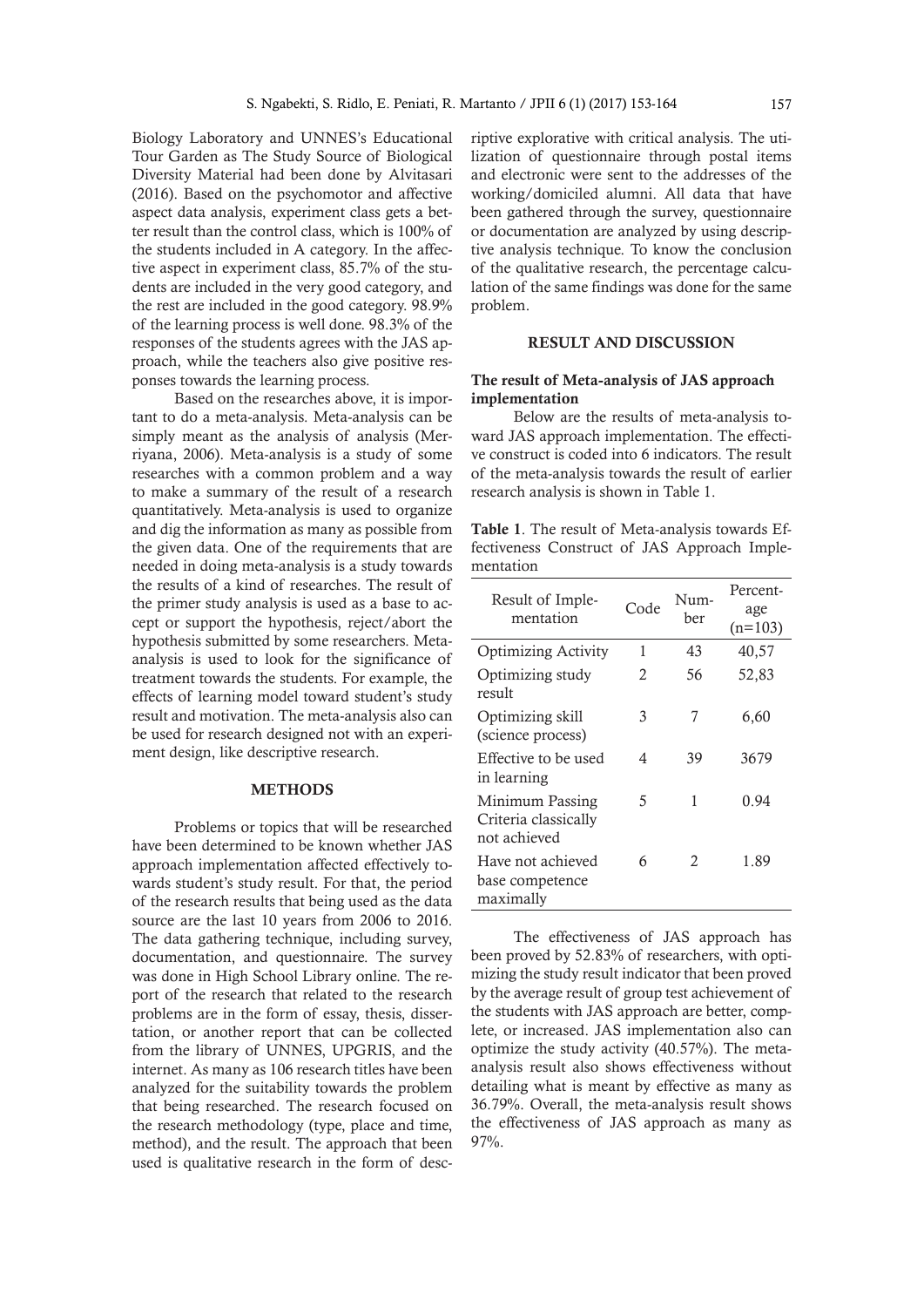

Figure 1. Shows a circle diagram of meta-analysis result of JAS approach effectiveness percentage.

# The Result of JAS Approach Implementation in Learning Process Questionnaire Analysis.

Respondent's personal data can be seen in Table 2.

| ᅩ              |           |            |
|----------------|-----------|------------|
| Question       | Answer    | Percentage |
| Gender         | Male      | 23%        |
|                | Female    | 77%        |
| Status         | Married   | 69%        |
|                | Unmarried | 23%        |
| Last Education | S1        | 15%        |
|                | S2        | 31%        |
|                | S3        | 46%        |
|                | S3        | 46%        |
|                |           |            |

Table 2. Respondent's Personal Data

The meta-analysis result of JAS approach in learning questionnaire, the data were gotten are shown in Table 3.

Table 3 shows part of the JAS approach learning users sure that they have been using it, but the other part unsure whether they have used it properly or not. Most of JAS users stated that they had not done the alternative assessment when using JAS approach. Entertaining learning

|  |  |  |  | Table 3. JAS Approach Implementation in Learning Process |  |  |  |
|--|--|--|--|----------------------------------------------------------|--|--|--|
|--|--|--|--|----------------------------------------------------------|--|--|--|

| Question                             | Answer                                    | Percentage |
|--------------------------------------|-------------------------------------------|------------|
| JAS approach implementation corre-   | Yes                                       | 54%        |
| spond to the characteristic          | Not Fully Yet                             | 46%        |
| The characteristic that can not be   | (1) constructivism                        | 38%        |
| done yet is                          | (2) science process                       | 31%        |
|                                      | $(3)$ inquiry                             | 31%        |
|                                      | (4) exploration of surrounding nature     | 38%        |
|                                      | (5) bioedutainment                        | 46%        |
|                                      | (6) alternative assessment                | 54%        |
| The reason of the undone character-  | Hard to catch the means                   | 8%         |
| istic                                | Too much/too many characteristics         | 15%        |
|                                      | Not every characteristic must be done     | 54%        |
|                                      | No indicator in every characteristic      | 31%        |
|                                      | Other<br>There is an unentertain material | 8%         |
| Repetition frequent of JAS approach  | Yes 2/3 Times                             | 31%        |
| implementation for research purposes | Not Yet                                   | 38%        |
|                                      | There is a plan to do it again            | 46%        |
| Aim of JAS approach implementa-      | Common Learning                           | 77%        |
| tion in learning process             | Research                                  | 54%        |
|                                      | Thesis Conductance (S2)                   | $0\%$      |
|                                      | <b>Dissertation Conductance</b>           | 8%         |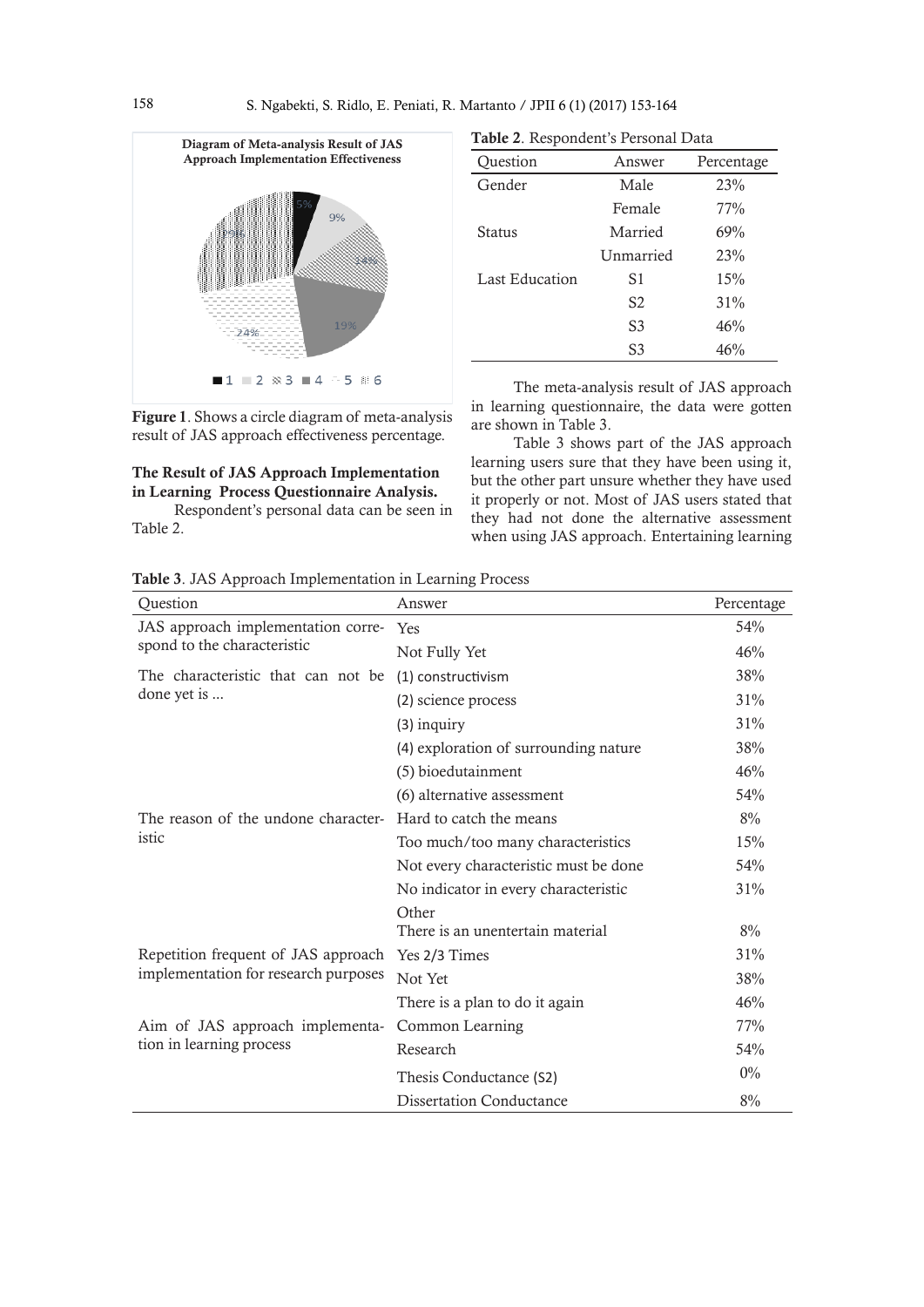(edutainment) is still rarely happened. However, most of them reasoned that it is not that they do not understand about JAS but because not every characteristic of JAS should be in the learning process. But still, the research that includes Taufik et al., (2014) has done edutainment component by inserting puzzle game, crossword, and square word with Technology of Information and Communication basis. The result of the research shows a study result gain as many as 0.85 included in high category and environment care behavior as many as 93.75% included in the culture category.

To erase alL the doubts, JAS users stated their plan to do the research again. The thing that the Biology Department must appreciate is that JAS approach is not only used when there is research being conducted but also has been implemented in daily learning. JAS implementation is not free from problem and benefits, but the researcher also gives suggestions and benefits of JAS approach as shown in Table 4.

Based on Table 4 it is outlined the following things. JAS approach is effective to fix the learning process and study result and commonly stated as satisfying. The users of JAS approach are agreed that the main benefit of JAS approach is contextual and factual, fulfilling PAKEM learning requirements, and suited to learning models that have been recommended by Curriculum 2013 in elementary and middle schools. However, the users usually have some difficulties in allocating time and need more powers when applying this approach. The efforts that have been done to overcome the problems are asking the observer in exploration activity, increasing time allocation outside the determined hour, and applying selfassessment. Those findings should push Biology Department of UNNES to keep analyzing the benefits and weaknesses to conduct a guide of JAS approach implementation.

The push towards the department is not without reasons. First, some users who stated that the very high suitability of knowledge and skill would be achieved when JAS approach is being implemented. Second, information about JAS approach is still rare to be found in printed and electronic media. Third, the user's scoring toward the level of meaning that collected by implementing JAS studied from many aspects is not so high, only in a level of quite meaningful. Therefore, the users suggested that the academicians of Biology Department of UNNES committed to keep observing and publish the result in reputable journals.

Table 4. Effectiveness, Satisfaction, Benefits, Problem, Suggestion, and Benefit of JAS Approach Implementation in Learning Process

| No           | Question                                           | Answer                                                                   | Percentage |
|--------------|----------------------------------------------------|--------------------------------------------------------------------------|------------|
| $\mathbf{1}$ | Effectiveness of JAS approach to fixing the        | Very Effective                                                           | 31%        |
|              | learning process                                   | Effective                                                                | 54%        |
| 2            | Effectiveness of JAS approach to fixing the        | Very Effective                                                           | 15%        |
|              | study result                                       | Effective                                                                | 54%        |
| 3            | Satisfaction level towards the implementation      | Very Satisfied                                                           | 15%        |
|              | of JAS approach in learning process                | Satisfied                                                                | 62%        |
|              |                                                    |                                                                          |            |
| 4            | Satisfaction level towards the result of imple-    | Very Satisfied                                                           | 23%        |
|              | mentation of JAS approach in learning pro-<br>cess | Satisfied                                                                | 38%        |
| 5            | Benefits from JAS approach                         | Very suitable with learning<br>model which suggested by<br>curriculum 13 | 54%        |
|              |                                                    | Contextual and factual                                                   | 100%       |
|              |                                                    | Fitting the requirement of<br>PAIKEM learning                            | 62%        |
|              |                                                    | Others                                                                   | 8%         |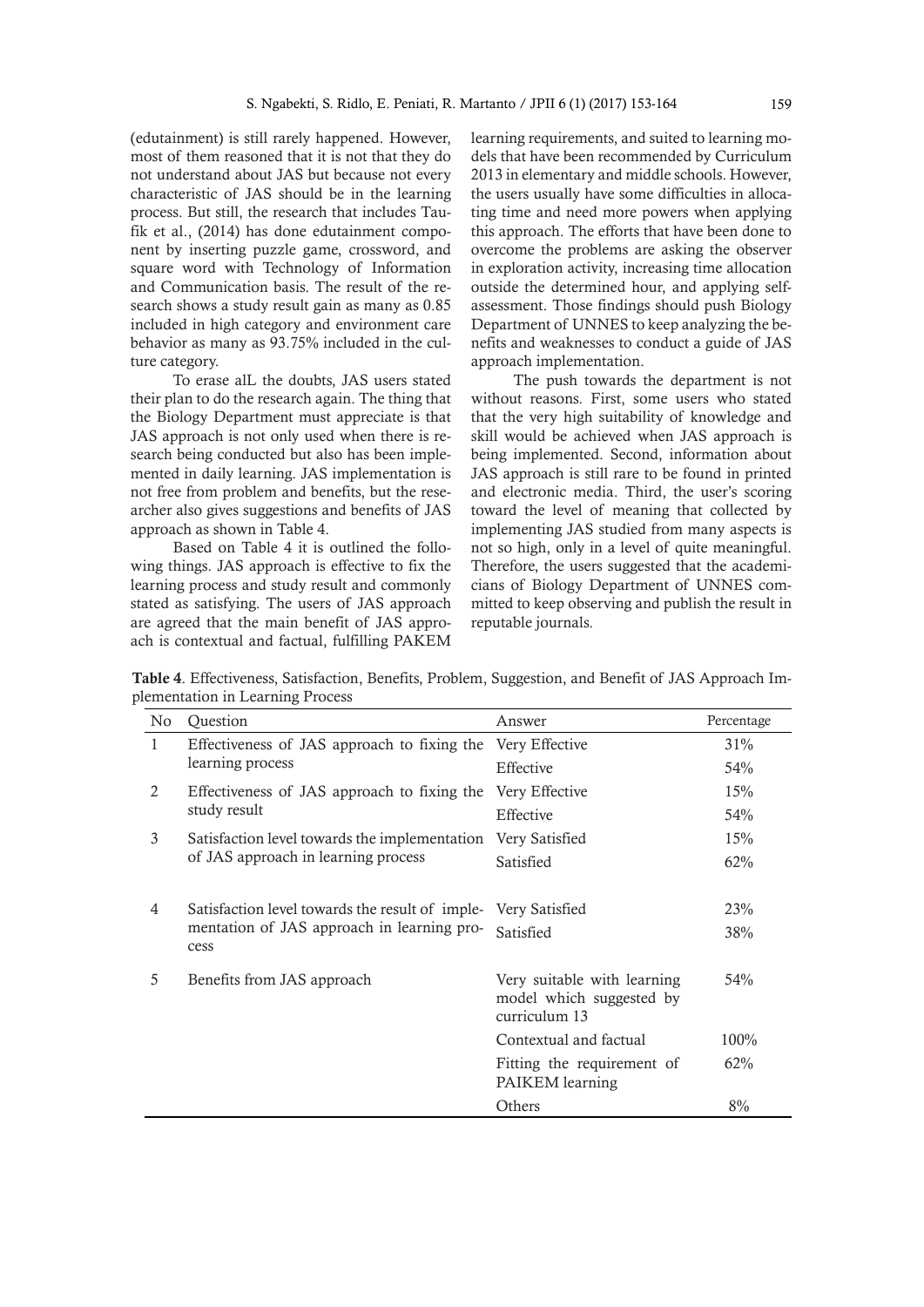| 6 | Problem in implementing JAS approach       | There is no big problem                                                                                                    | 15% |
|---|--------------------------------------------|----------------------------------------------------------------------------------------------------------------------------|-----|
|   |                                            | The problem is the charac-<br>teristics that have to be done                                                               | 23% |
|   |                                            | Evaluation problem                                                                                                         | 38% |
|   |                                            | Time problem                                                                                                               | 77% |
|   |                                            | Power problem                                                                                                              | 54% |
|   |                                            | Others<br>- there are no difference cri-<br>teria from CTL<br>- the need to prepare of<br>tools, equipment, and mon-<br>ey | 31% |
| 7 | The effort to fix the problem in number 6? | Nothing can be done yet                                                                                                    | 15% |
|   |                                            | Reducing JAS characteristic                                                                                                | 23% |
|   |                                            | Ask the observer in explora-<br>tion activity                                                                              | 31% |
|   |                                            | Increase the time allocation<br>outside the determined hour                                                                | 31% |
|   |                                            | Implementing peer assess-<br>ment                                                                                          | 23% |
|   |                                            | Implementing<br>self-assess-<br>ment                                                                                       | 31% |
|   |                                            | Others                                                                                                                     | 15% |

8 Data exposure of the respondent's suggestions to fix the JAS approach.

JAS is an approach that still needs to be tested again about how to implement it in the learning process. Therefore, it needs some clear criteria about JAS approach that make it different from another approach so that JAS is not just the other name of CTL. For example, JAS learning characteristic in question number 2. There is an addition of inquiry and learning community. JAS approach can be well implemented if those 6 components (exploration, science process, constructivism, learning community, and authentic assessment) integrated into both indoor and outdoor learning. The academic paper about JAS needs to be perfected with the deeper scientific study including the results of research that have been done. Biology Department can provide the knowledge/special guidance that can help the teachers so they can apply JAS. Work from Biology Lecturer group of UNNES and support from FMIPA and LP2M are needed.

| 9  | Percentage of knowledge suitability and skill<br>from JAS approach Implementation | $> 86\%$                     | 23%    |
|----|-----------------------------------------------------------------------------------|------------------------------|--------|
|    |                                                                                   | 76 to 85%                    | 38%    |
|    |                                                                                   | $61\% \text{ to } 75\%$      | $31\%$ |
|    |                                                                                   | 51\% to 59 \%                | $0\%$  |
|    |                                                                                   | $< 50\%$                     | 8%     |
| 10 | First source of information about JAS ap-<br>proach                               | Major/Faculty                | 54%    |
|    |                                                                                   | Lecturer                     | $31\%$ |
|    |                                                                                   | Electronic media             | 8%     |
|    |                                                                                   | From JAS development<br>team | 15%    |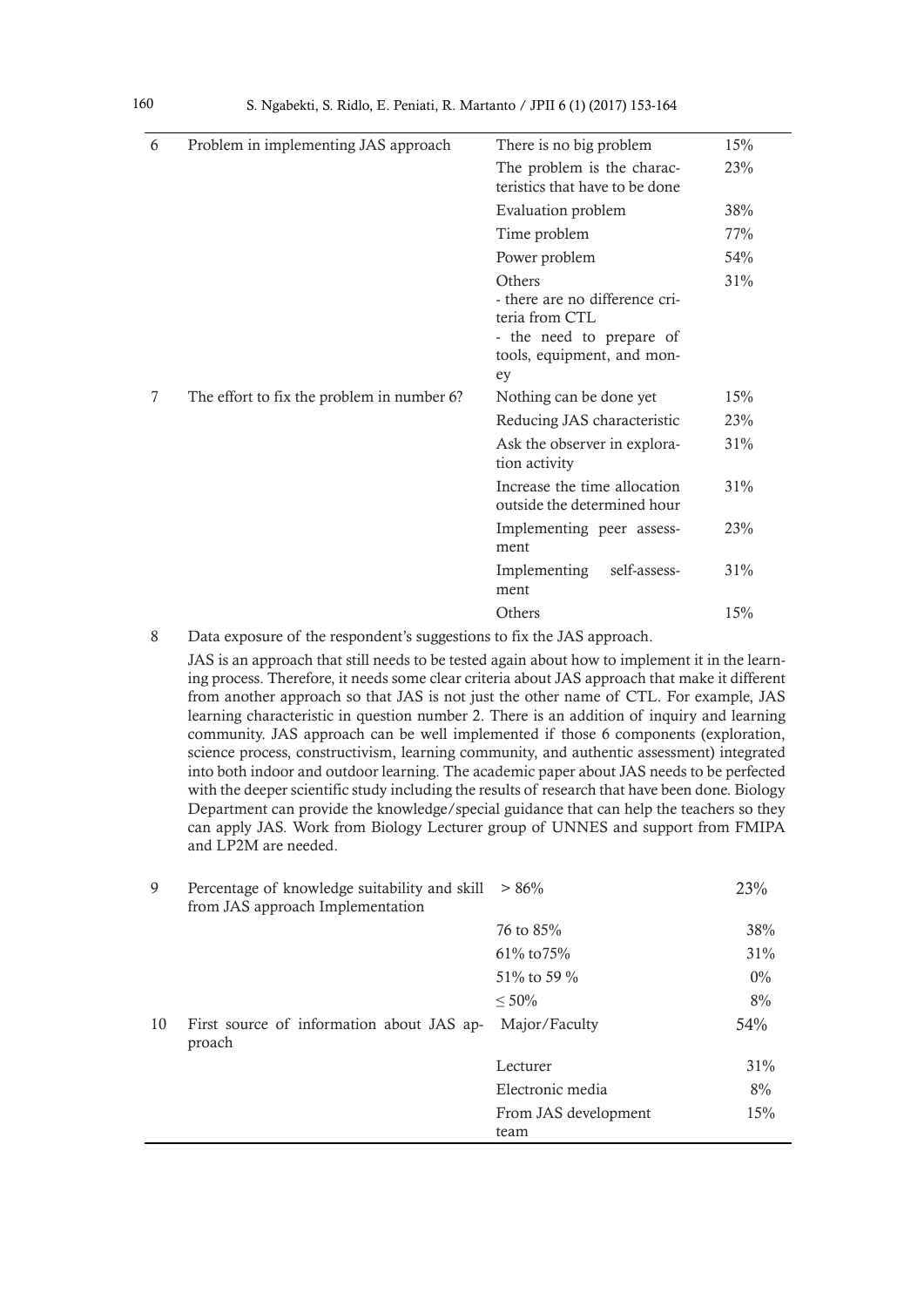| 11 | The need of English in implementing JAS ap-<br>proach                                                                                           | Highly needed | 8%     |
|----|-------------------------------------------------------------------------------------------------------------------------------------------------|---------------|--------|
|    |                                                                                                                                                 | Needed        | 46%    |
|    |                                                                                                                                                 | Fairly needed | 15%    |
|    |                                                                                                                                                 | Not so needed | 8%     |
|    |                                                                                                                                                 | Not needed    | 23%    |
| 12 | The need of technology of information in<br>JAS approach implementation                                                                         | Highly needed | $31\%$ |
|    |                                                                                                                                                 | Needed        | 46%    |
|    |                                                                                                                                                 | Not needed    | 15%    |
| 13 | Knowledge and skill that have been gotten<br>from JAS approach implementation follow<br>the educational Science and Technology de-<br>velopment | Yes           | 77%    |
|    |                                                                                                                                                 | No            | 23%    |

14 The assessment about the beneficial level that you get from JAS approach implementation

|                                             |                  | Per-  |
|---------------------------------------------|------------------|-------|
|                                             |                  | cent- |
| Aspects of benefit                          | Beneficial level | age   |
| The technical/practical ability in learning |                  | 38%   |
| process                                     | Very useful      |       |
|                                             | Useful           | 23%   |
|                                             | Quite useful     | 31%   |
|                                             | Not so useful    | 8%    |
| Theoretical knowledge                       | Very useful      | 15%   |
|                                             | <b>Useful</b>    | 38%   |
|                                             | Quite useful     | 38%   |
|                                             | Not so useful    | 8%    |
|                                             | Not useful       | $0\%$ |
| High prestige                               | Very useful      | 38%   |
|                                             | Useful           | 15%   |
|                                             | Quite useful     | 38%   |
|                                             | Not so useful    | 8%    |
|                                             | Not useful       | $0\%$ |
| Self-esteem                                 | Very useful      | 38%   |
|                                             | <b>Useful</b>    | 31%   |
|                                             | Quite useful     | 23%   |
|                                             | Not so useful    | $0\%$ |
|                                             | Not useful       | $0\%$ |
| Work achievement appraisal                  | Very useful      | 15%   |
|                                             | Useful           | 23%   |
|                                             | Quite useful     | 38%   |
|                                             | Not so useful    | 15%   |
|                                             | Not useful       | $0\%$ |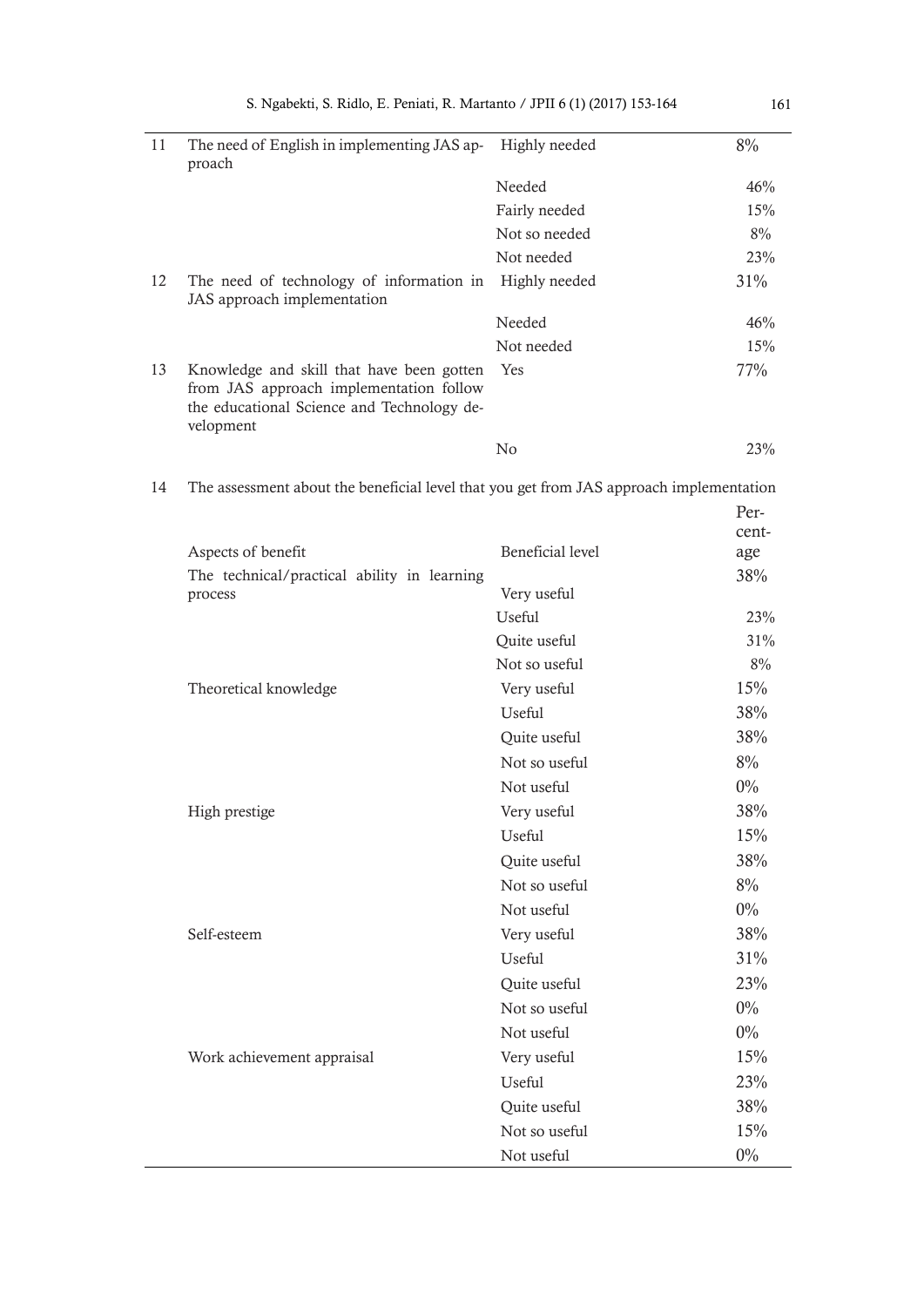| Very useful   | 15% |
|---------------|-----|
| Useful        | 8%  |
| Quite useful  | 38% |
| Not so useful | 23% |
| Not useful    | 8%  |
| Very useful   | 15% |
| <b>Useful</b> | 15% |
| Quite useful  | 38% |
| Not so useful | 23% |
| Not useful    | 8%  |
|               |     |

15 Data exposure about the other things that the respondents have delivered related to JAS

In the last 4 years, JAS as an approach never to be touched again for getting fixed so it can be more applicative in the field. Therefore, it needs to create a deep study about the main characteristics of JAS that differentiate it from another approach, when to be applied, where, in what level, what kind of condition, what kind of students, outlined about the plus and minus of JAS approach. Do not let the kind of perception that whatever ideal is JAS. JAS should be capable of fixing the known weaknesses.

Biology Department of UNNES should be capable of bringing JAS to schools in the form of dedication towards the society. However, the Department needs to start from the inside where the lecturers and the students need to understand every lecture. We must be sure that JAS is suitable to be applied in lecturing. As a mother of JAS approach, Biology Department should strengthen the will to implement JAS approach in every lecture. The lecturers should be a role model for the students in implementing JAS approach in the class room.

The commitment of academician in the department to analyze the characteristics of JAS as written in the legal document are exploration, constructivism, science process, learning community, edutainment, authentic assessment. The department should push its academicians to publish the results of the researches more whether its journals or textbooks which related to JAS.

### **CONCLUSION**

Many types of research using many methods and approaches like qualitative descriptive, quasi-experiment, PTK, and R and D resulting prove that JAS approach is effective when implemented in learning process especially in Biology in many materials.

The meta-analysis result shows the effectiveness of Jas implementation proved in 97% of researches about JAS. Many types of research proved JAS approach succeeded in increasing the study result, can differentiate the resulting study between experiment class and control class where the experiment class has a higher average score.

 Learning model/strategy/method that centered in the students are very relevant in implementing JAS approach so it looks more real, like cooperative learning model, think pair share, role playing strategy, group investigation,

learning cycle 5e, hands-on activity, and so on, so it make it possible to be kept studied and developed in curriculum paradigm that being developed with competence base. However, the users still got some difficulties in time and power allocation. Because of that, Biology Department is pushed to keep doing the study towards JAS approach implementation.

### ACKNOWLEDGEMENT

Thank you for UNNES that has given the research fund through Daftar Isian Pelaksanaan Anggaran (DIPA) Universitas Negeri Semarang Number DIPA: DIPA-042.01.2.400899/2016 dated 7 December 2015 Correspond to the Surat Perjanjian Penugasan Pelaksanaan Program Penelitian Number: 1.25.4/UN37/PPK.3.1/2016, dated 25 April 2016.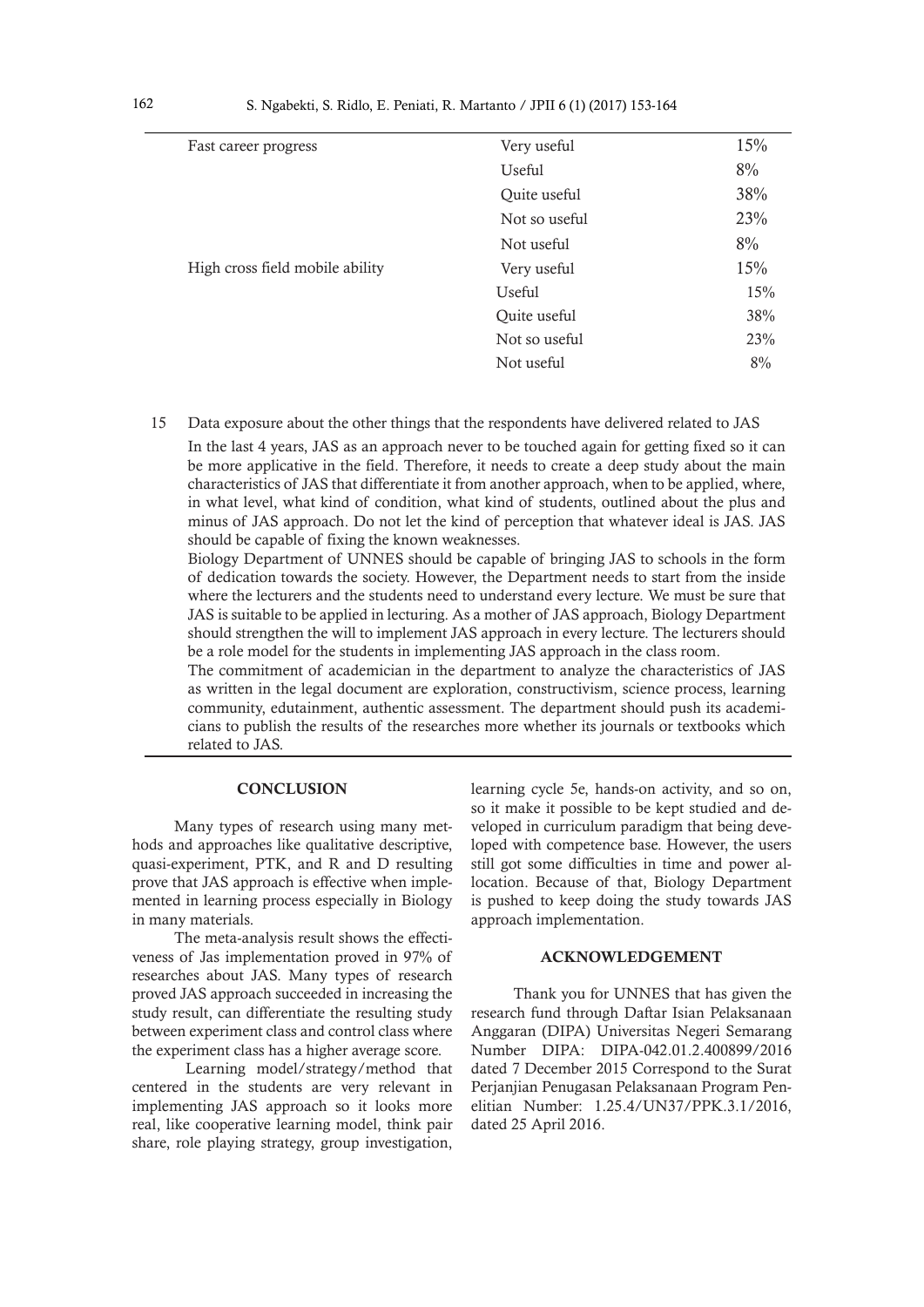#### REFERENCES

- Alimah, S. (2014). Model Pembelajaran Eksperiensial Jelajah Alam Sekitar. Strategi untuk meningkatkan kemampuan berpikir kritis mahasiswa. *Jurnal Penelitian Pendidikan*, *31*(1), 47-54.
- Alimah, S., & Utami, N. R. (2014). Model Meksint Korefsi dengan Pendekatan Jelajah Alam Sekitar pada Pembelajaran Struktur Tubuh Hewan. *Biosaintifika: Journal of Biology & Biology Education*, *6*(1), 46-51.
- Amini, R. (2015). Outdoor based environmental education learning and its effect in caring attitude toward environment. *Jurnal Pendidikan IPA Indonesia*, *4*(1), 43-47.
- Ardini, J. P., & Azhar, M. (2016). Cognitive abilities students through physics-based learning using lks explore nature (jas) subject matter of temperature and calor in sma n 2 xiii koto kampar. *Jurnal Online Mahasiswa FKIP* 3 (1).
- Auliaty, Y. (2015). Pemanfaatan lapangan rumput sebagai sumber belajar materi hubungan makhluk dan lingkungan melalui pembelajaran investigasi kelompok dengan pendekatan jelajah alam sekitar (jas) di sdn pulogebang 08 pagi jakarta timur. *Jurnal Ilmiah PGSD* 2(1).
- Budiyanto, K., S. Ngabekti. (2007). Penerapan Pendekatan JAS pada Mata Kuliah Biostatistik. *Laporan Penelitian*. Semarang. Lembaga Penelitian UNNES.
- Danis, R., Azhar, Syahril, (2015). Keterampilan Proses Fisika Siswa Melalui LKS Berbasis Jelajah Alam Sekitar (JAS) Pada Materi Pokok Suhu dan Kalor Di SMAN 2 XIII Koto Kampar. *Jurnal Online Mahasiswa FKIP Universitas Riau* 2(2).
- Erwan, E., & Achyani, A. (2014). Meningkatkan pemahaman siswa menggunakan pendekatan jelajah alam sekitar (jas) dengan metode eksperimen pada materi limbah. *BIOEDUKASI (Jurnal Pendidikan Biologi)*, *5*(1).
- Fadlia, A. (2012). *Pengaruh Pembuatan Jurnal Belajar Dalam Pendekatan Jelajah Alam Sekitar (JAS) Terhadap Hasil Belajar Siswa Pada Materi Ekosistem* (Doctoral dissertation, Universitas Negeri Semarang).
- Fatimah, S. (2015). Critical Thinking Skills And Creativity Enhancement In 7Th Grade Students Through Pbl Model And Jas Approach. *Jurnal Pendidikan IPA Indonesia*, *4*(2),144-157.
- Hidayah, W. (2014). *Pengaruh pendekatan jelajah alam sekitar (jas) terhadap keaktifan dan hasil belajar biologi siswa kelas x di sma negeri 1 kretek bantul* (Doctoral dissertation, UIN Sunan Kalijaga).
- Indriasih, A. (2013). Penerapan pendekatan jelajah alam sekitar pada perkembangbiakan tumbuhan di sekolah dasar. *HUMANIKA*, *17*(1), 254- 266.
- Marianti, A., & Kartijono, N. E. (2005). Jelajah Alam Sekitar (JAS). In *Dipresentasikan pada Seminar dan Lokakarya Pengembangna Kurikulum dan Desain Inovasi Pembelajaran. Semarang: Jurusan Biologi FMIPA UNNES*.
- Marianti, A., Christijanti, W., & Isnaeni, W. (2013, October). Pembelajaran Berbasis Projek Dengan Pendekatan Jelajah Alam Sekitar Sebagai Model Perkuliahan Fisiologi Hewan. In *Prosiding Seminar Biologi* (Vol. 10, No. 1).
- Ngabekti, S., Priyono, B., Alvitasari, D. 2015. Penerapan Pendekatan Jelajah Alam Sekitar (JAS) pada Mata Kuliah Ekologi Hewan Berbasis Kompetisi dan Kompetensi. *Laporan Penelitian.*  FMIPA UNNES.
- Merriyana, R. (2006). Meta Analisis Penelitian Alternatif Guru. *Jurnal Pendidikan Penabur*,*5*(6). ( Available at http://www.bpkpenabur.or.id/ files/ Hal 102-106-160%20% Meta20% Analisis.pdf; accessed on Oktober 7, 2016).
- Pramitasari, R.M., (2012). Penerapan Pembelajaran Berdasarkan Masalah Berpendekatan JAS dengan Lingkungan Sebagai Sumber Belajar. *Skripsi*. Semarang, Jurusan Biologi FMIPA UNNES
- Pratama, H. (2014). *Pengembangan Modul Pembelajaran Ipa Fisika Smp Kelas Ix Berbasis Pendekatan Jelajah Alam Sekitar (JAS) Pada Materi Gerakan Bumi Dan Bulan Yang Terintegrasi Budaya Jawa* (Doctoral dissertation, UNS (Sebelas Maret University)).
- Palisoa, N. & Wali, S. (2010). Aplikasi Model Pembelajaran PBI dengan Pendekatan JAS Konsep Zat Aditif pada Makanan Siswa Kelas VIII M.Ts N Batu Merah. *Jurnal Pendidikan Jendela Pengetahuan,* 5(2),75-85.
- Ridlo, S. (2005). Pendekatan Jelajah Alam Sekitar (JAS). *Makalah*. Dipresentasikan pada Semiar dan Lokakarya Pengembangan Kurikulum dan Desain Inovasi Pembelajaran Jurusan Biologi FMIPA UNNES dalam rangka pelaksanaan PHK A2. Semarang. Biologi FMIPA UNNES.
- Ridlo, S., & Alimah, S. (2013). Strategi pembelajaran biologi berbasis kompetensi dan konservasi. *Biosaintifika: Journal of Biology & Biology Education*, *5*(2), 121-129.
- Ridlo, S., Ngabekti, S., Peniati, E. (2016). *Tracer Study Implementation of Jelajah Alam Sekitar (JAS) Approach*. *Prosiding Seminar Nasional Biologi ke-5*. Jurusan Biologi FMIPA UNNES.
- Riyanto, M., Ngabekti, S., Sukaesih., 2005. Penerapkan Pendekatan JAS pada Mata Kuliah *Micro Teaching. Laporan Penelitian*. Semarang: Lembaga Penelitian UNNES.
- Sari, I. P., & Kartijono, N. E. (2012). Pemanfaatan Kebun sebagai Sumber Belajar dengan Menerapkan Pendekatan Jelajah Alam Sekitar (JAS). *Journal of Biology Education*, *1*(2), 17-22.
- Sari, Y. K., Susilowati, S. M. E., & Ridlo, S. (2013). Efektivitas penerapan metode quantum teaching pada pendekatan jelajah alam sekitar (JAS) berbasis karakter dan konservasi. *Journal of Biology Education*, *2*(2), 23-30.
- Savitri, E. N., & Sudarmin, S. (2016). Penerapan pendekatan jas (jelajah alam sekitar) pada mata kuliah konservasi dan kearifan lokal untuk menanamkan softskill konservasi pada mahasiswa ipa unnes. *Unnes Science Education Jour-*